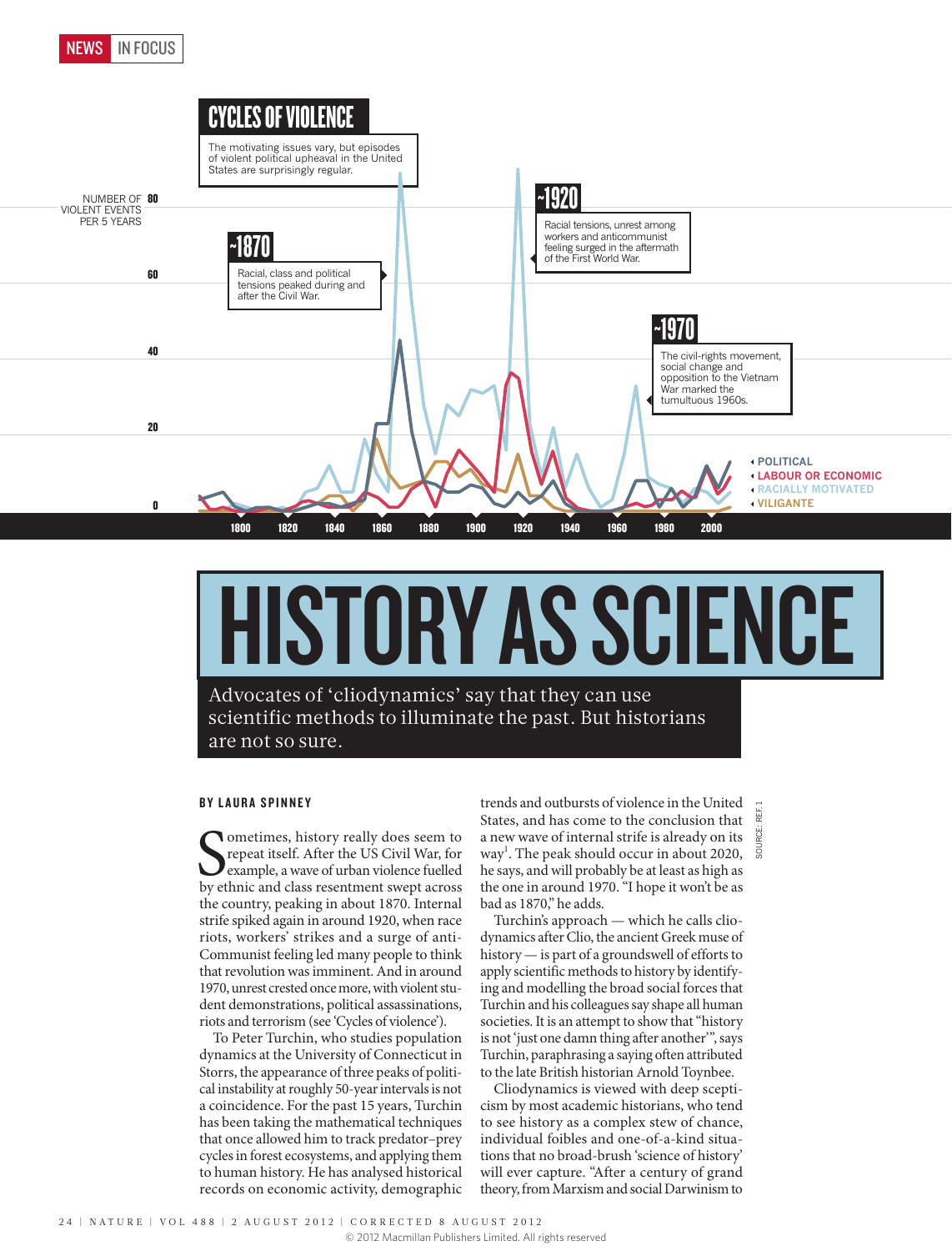Then, drawing on all the sources

structuralism and postmodernism, most historians have abandoned the belief in general laws," said Robert Darnton, a cultural historian at Harvard University in Cambridge, Massachusetts, in a column written in 1999.

Most think that phenomena such as political instability should be understood by constructing detailed narratives of what actually happened — always looking for patterns and regularities, but never forgetting that each outbreak emerged from a particular time and place. "We're doing what can be done, as opposed to aspiring after what can't," says Daniel Szechi, who studies early-modern history at the University of Manchester, UK. "We're just too ignorant" to

PRESS AGENCY/GETTY TOPICAL PRESS AGENCY/GETTY

CO./GETTY N. BOENZI/NEW YORK TIMES CO./GETTY **ORK V. BOENZI/NEW**  identify meaningful cycles, he adds. But Turchin and his allies contend that the time is ripe to revisit general laws, thanks to tools such as nonlinear mathematics, simulations that can model the interactions of thousands or millions of individuals at once, and informatics technologies for gathering and analysing huge databases of historical information. And for some academics, at least, cliodynamics can't come a moment too soon. "Historians need to abandon the habit of thinking that it's enough to informally point to a sample of cases and to claim that observations generalize," says Joseph Bulbulia, who studies the evolution of religion at Victoria University of Wellington in New Zealand.

#### FROM ECOLOGY TO HISTORY

Turchin conceived cliodynamics during what he jokingly calls a midlife crisis: it was 1997, he was 40 years old, and he had come to

feel that all the major ecological questions about population dynamics had been answered. History seemed to be the next frontier — perhaps because his father, the Russian computer scientist Valentin Turchin, had also wondered about the existence of general laws governing societies. (The elder Turchin's dissident writings about the origins of totalitarianism were among the reasons that the Soviet Union exiled him in 1977, after which he moved his family to the United States.)

What is new about cliodynamics isn't the search for patterns, Turchin explains. Historians have done valuable work correlating phenomena such as political instability with political, economic and demographic variables. What is different is the scale — Turchin and his colleagues are systematically collecting historical data that span centuries or even millennia — and the mathematical analysis of how the variables interact.

In their analysis of long-term social trends, advocates of cliodynamics focus on four main variables: population numbers, social structure, state strength and political instability. Each variable is measured in several ways. Social structure, for example, relies on factors such as health inequality — measured using proxies including quantitative data on life



and demand for labour roughly balance out. In time, the population grows, labour supply outstrips demand, elites form and the living standards of the poorest fall. At a certain point, the society becomes top-heavy with elites, who start fighting for power. Political instability ensues and leads to collapse, and the cycle begins again.

Superimposed on that secular trend, the researchers observe a shorter cycle that spans 50 years — roughly two generations. Turchin calls this the fathers-and-sons cycle: the father responds violently to a perceived social injustice; the son lives with the miserable legacy of the resulting conflict and abstains; the third generation begins again. Turchin likens this cycle to a forest fire that ignites and burns out, until a sufficient amount of underbrush accumulates and the cycle recommences.

These two interacting cycles, he says, fit patterns of instability across Europe and Asia from the fifth century bc onwards. Together, they describe the bumpy transition of the Roman Republic to the Roman Empire in the first century bc. He sees the same patterns in ancient Egypt, China and Russia, and says that they explain the timing of last year's Egyptian uprising, which took the regime of then-president